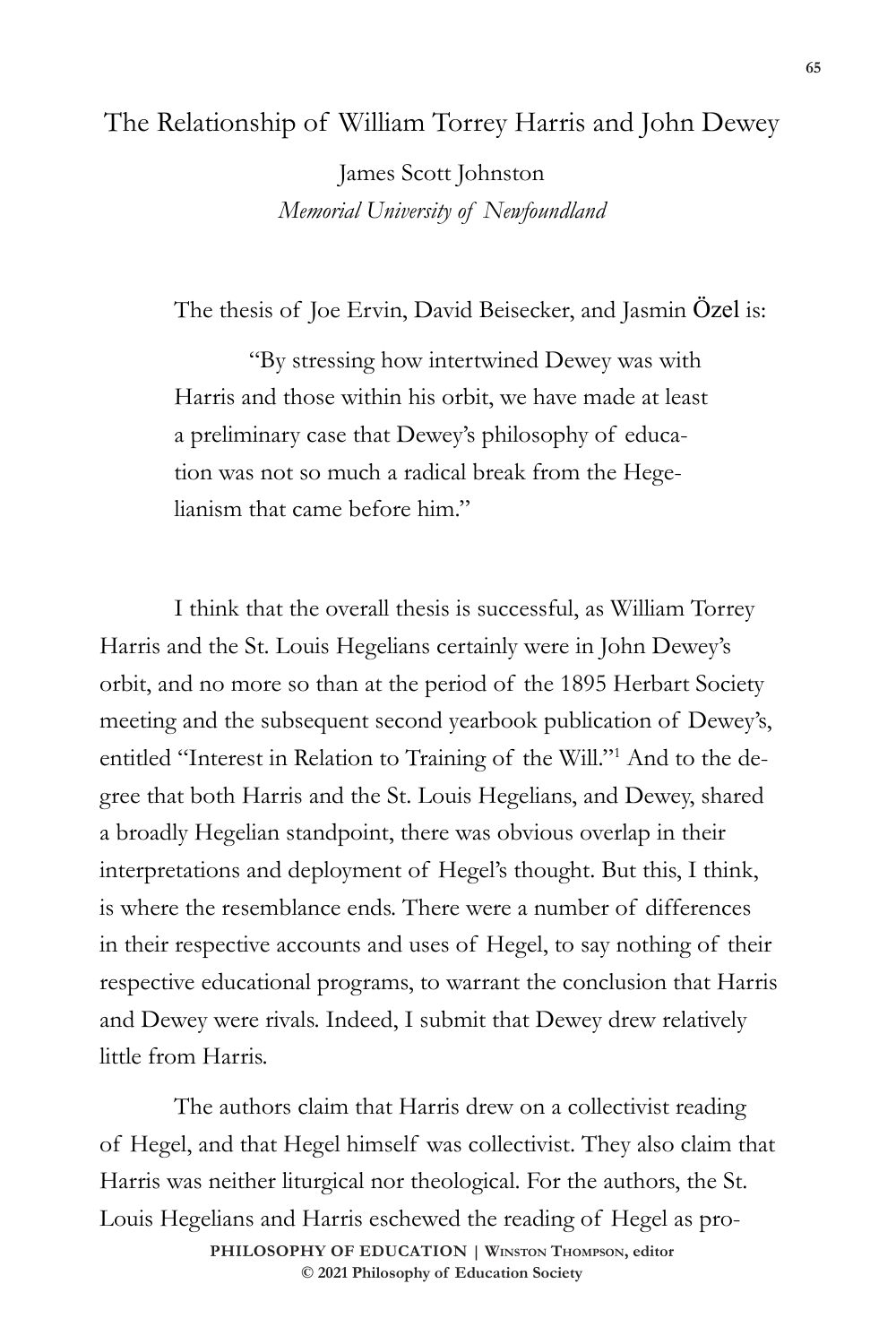pounding an Absolute as divine, which was the case with the British philosophers T.H. Green and F. H. Bradley. Furthermore, it was the St. Louis Hegelians, and Harris in particular, who first naturalized and secularized Hegel and made Hegel accessible to Dewey and others in the American milieu to appropriate in a naturalist vein. In making each of these points, I think the authors overstate their case. I want to examine each in a bit more detail and come back to my overall claim; that Dewey drew little from Harris.

Some of the claims the authors make rely on James A. Good, who overstates the relationship between Dewey and the St. Louis Hegelians.<sup>2</sup> Though it is true that they were in Dewey's intellectual ambit, and Dewey corresponded with Harris in the 1880s and 1890s, the correspondence can be considered cordial, but not substantive. Dewey seldom, if ever, mentions them in either his lectures on published papers and books; the obvious exception is the review of Harris's *Psychological Foundations of Education* in 1898, and there, Dewey is critical of Harris's stage theory of the curriculum.3

The issue of theology is more salient for the authors' thesis. The claim that Harris was non-theological is not borne out by the texts. Certainly, Harris had little use for liturgies or catechisms; neither, for that matter, did Dewey. But Harris's "end" for education was the divine. In an addition to Rosenkranz's *The Philosophy of Education*, Harris claims Rosenkranz (unlike Hegel), "very properly makes [Christian] religious education the last and highest form of the particular elements of education, and "Education, taken in its widest compass, is the education of the human race by Divine Providence. Here education is recognized to include much more that the "conscious exertion of influence. . . ."<sup>4</sup> Harris's Hegel stressed the Absolute in a way that Dewey in his 1897 *Lecture on Hegel's Philosophy of Spirit* did not; for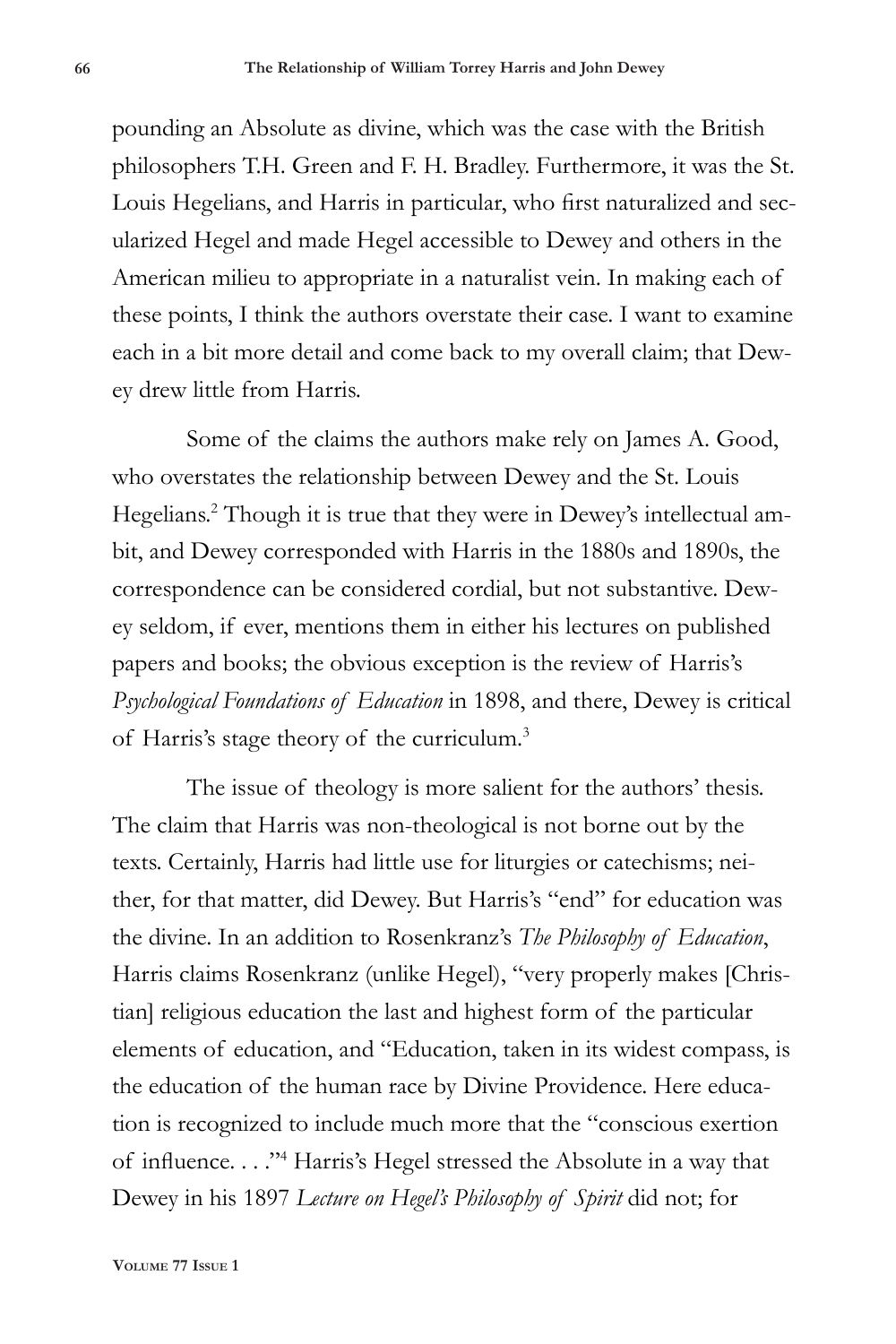Harris, Hegel's Absolute eternally knows itself" as "perfect self-consciousness," and elevates itself, as object, into perfect "self-activity" and "independence."5 Though Hegel subordinated religion to philosophy in the *Encyclopedia of the Philosophical Sciences in Outline* and elsewhere (e.g. Hegel 1990), Harris always kept the divine front and centre in his estimation of philosophy's contribution to the West and to the American nation.<sup>6</sup> Harris drew his philosophical legacy from numerous sources. In the 1850s, he was enamoured with Ralph Waldo Emerson and Bronson Alcott, and eagerly took up Plato and Immanuel Kant.7 Hegel came later, in the late 1850s.<sup>8</sup> Emerson and Alcott were predominantly intuitionists, and though Alcott began to take Hegel seriously after 1870, Emerson never did.9 The result in Harris was an *intuitionist* Hegel—a Hegel that stressed the intuitive, abstract, and essentialist side or phase of consciousness and self-consciousness, of experience, of philosophy, of history over against the natural, the external, the particular, and the finite.

Furthermore, religion considered as a branch of study was important for Harris's academic curriculum. As much as Harris stressed the psychology of learning in the curriculum, the aims of that curriculum were always in line with Christian theology and teleology. "[T] he laws of psychology . . . are themselves the fundamental laws of teaching".10 The curriculum was accordingly ordered into five branches, including mathematics, literature, grammar and language, logic, and psychology. Additionally, Harris ordered a sixth branch—"religion".11 Harris would expand on these branches in his 1898 publication, *Psychologic Foundations of Education*.

Harris and the St. Louis Hegelians are said by the authors to develop their idealist program in opposition to Green and Bradley, who are considered theological, in opposition to the naturalistic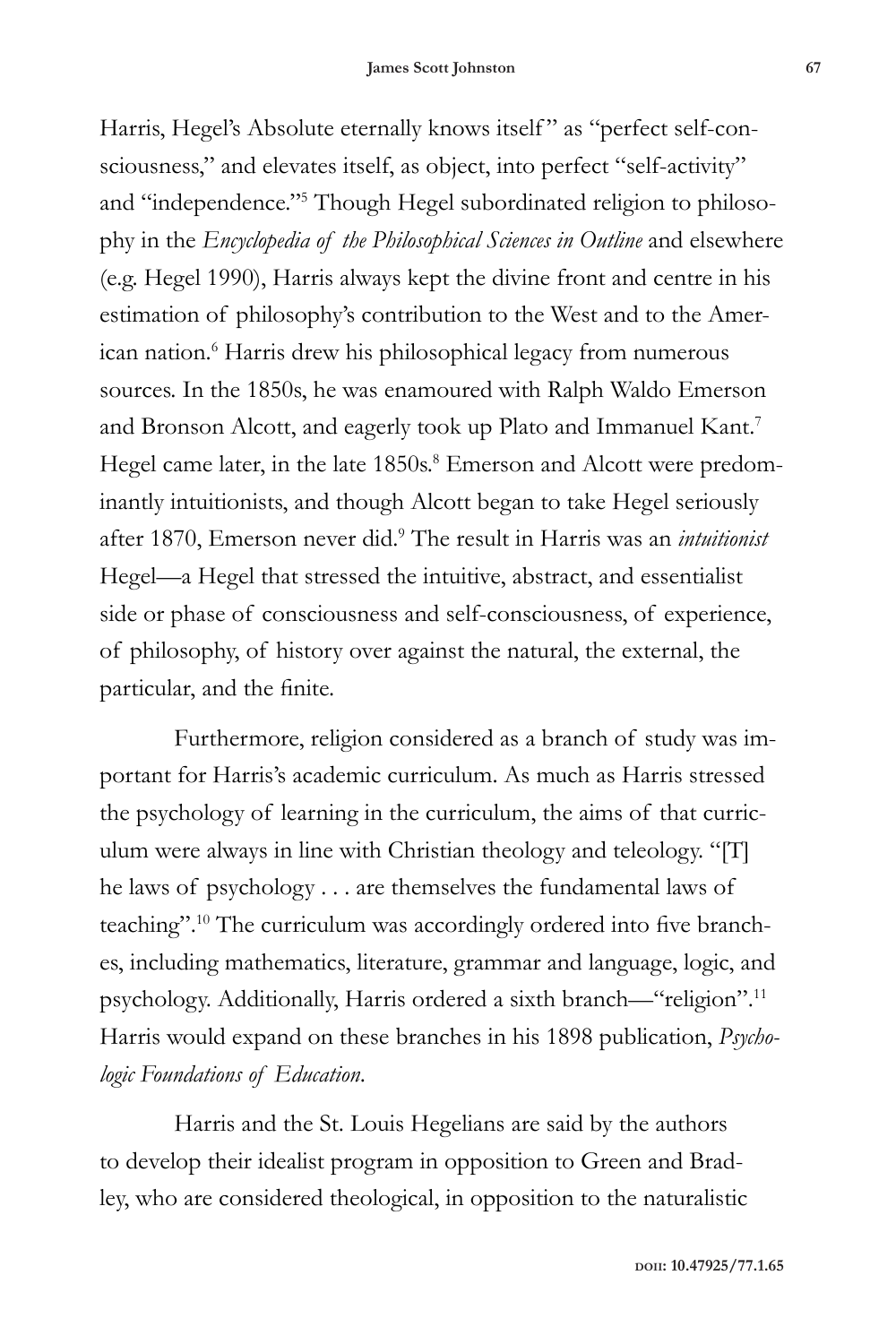readings of Hegel they proffer. In the case of Bradley, this is incorrect. Bradley considered God an appearance; finite, incomplete, and never coterminous with the Absolute.12 Bradley's divine was an appearance along with the good, the beautiful, and other so-called "forms" or "ideas." Bradley's point is that an appearance is what is known whereas the Absolute is precisely that which cannot be known; the divine as represented in and for us, is but a partial and incomplete "slice" of reality. However, Harris (and Dewey) may have chosen to read Bradley, it is a fact that he did not think the divine the Absolute.

Finally, there is the issue of naturalism. The authors make the claim that the St. Louis Hegelians and Harris move Hegel in a naturalistic direction, and that this is picked up by Dewey and others towards the end of the 19<sup>th</sup> century. It is of course correct that Harris moves Hegel in a *psychological* direction, as he stresses self-activity and the ethical-practical dimension of learning. Harris often captures this in his insistence that education must attend to the self-consciousness—the self-activity—of the child. And of course, Dewey is well-known for turning his attention to psychological issues in his earliest educational works, notably *Interest and the Training of the Will*. But Harris eschewed the Rousseauist understanding of nature as baleful and thought *Émile* a disaster for pedagogy; this is well understood by historians of education.13 And while Dewey is by no means Rousseauist in his understanding of the role of the community and society in the child's education, he does rely on naturalistic tropes and conceptions such as adjustment, adaptation, and growth, which Harris generally avoids in his discussion of the soul and self-consciousness (for example, Harris, 1898, 250.)<sup>14</sup> Our self-conscious self-activity is parasitic on our physiologic adaptation, as it is the "higher activity" which puts to use our lower activities. But there is a fundamental divide between these two activities; a divide that roughly constrains the lower activities to nature and the higher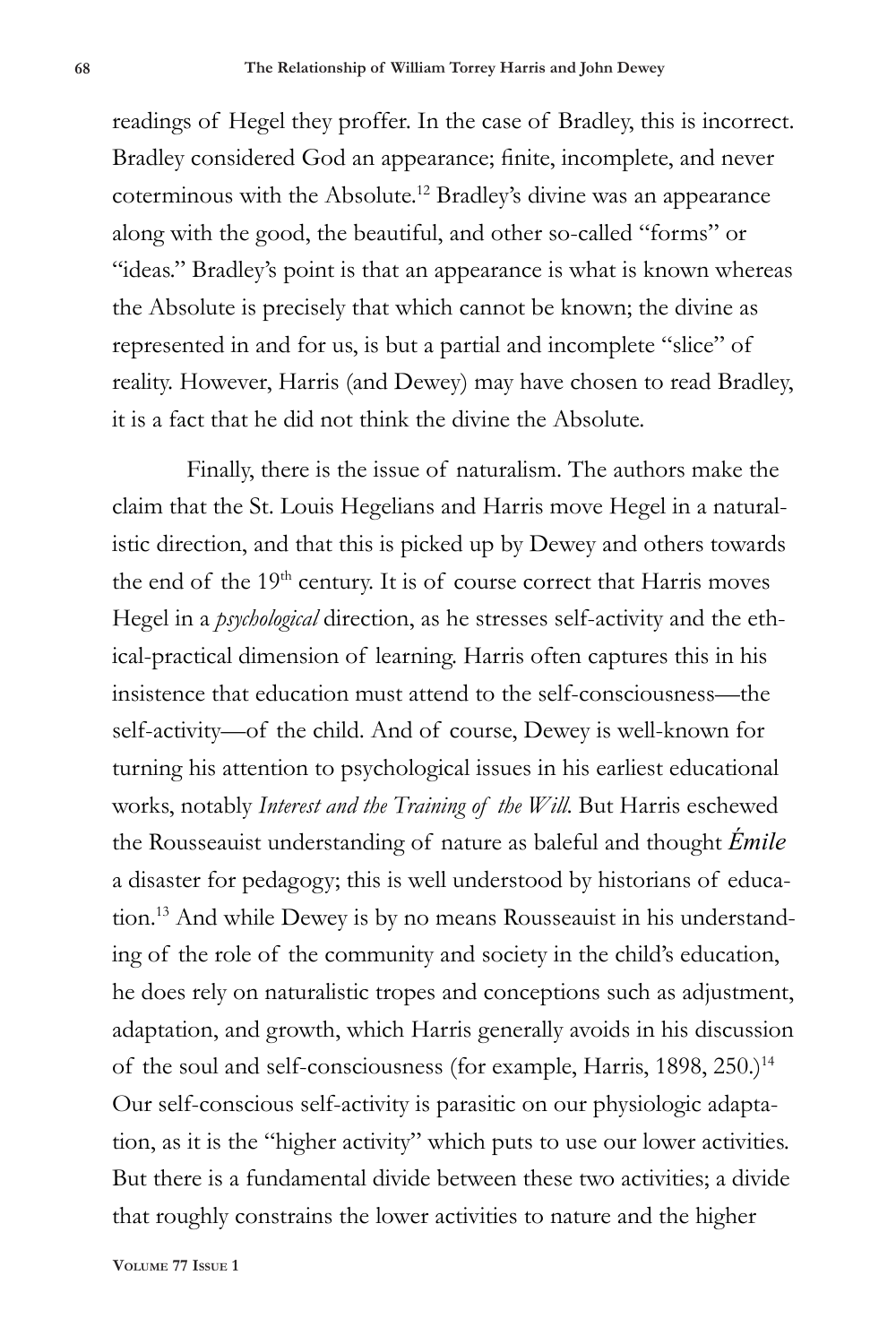activities to culture. We do not see this divide in Dewey. Indeed, he would spend a good deal of his academic energy attempting to bridge this.

It is the authors' claim that Dewey drew much from the St. Louis Hegelians; it is my claim that Dewey drew comparatively little. Beyond their correspondence and the extant texts, much rides on how the two interpret Hegel. I submit their interpretations were different enough to justify the conclusion that they had less in common than the authors suspect. Further investigation of this issue will perhaps get us closer to a settled conclusion.

1 John Dewey, "Interest in Relation to Training of the Will," in *Second Supplement to the Herbart Year Book for 1895,* ed. Charles A. McMurry (Bloomington, Illinois: Pantagraph Printing and Stationary Company, 1896), 209-246.

2 James A. Good, "A 'World-Historical Idea': The St. Louis Hegelians and the Civil War," *Journal of American Studies*, 34, no. 3 (2000): 447; James A. Good, "John Dewey's 'Permanent Hegelian Deposit' and the Exigencies of War," *Journal of the History of Philosophy*, 44, no. 2 (2006): 293-313.

3 John Dewey, "Review of William Torrey Harris, *Psychologic Foundations of Education*." *Educational Review* 16, (1898): 1-14.

4 William Torrey Harris, in Karl Rosenkranz, *The Philosophy of Education*, trans. A.C. Brackett (New York: D. Appleton and Co., 1886), viii, 21.

5 James A. Good and John R. Shook, eds., *John Dewey's Philosophy of Spirit (With the 1897 Lecture on Hegel)*, (New York: Fordham University Press, 2010); William Torrey Harris, *Hegel's Logic: A Book on the Genesis of the Categories of the Mind* (Chicago: S.C. Griggs and Co., 1890), 105.

6 G.W.F. Hegel, *The Encyclopedia in Philosophical Sciences in Outline and other Critical Writings*, trans. by S. Taubeneck (New York: Continuum, 1991); William Torrey Harris and Duane Doty, *A Statement of the Theory of Education in the United States of America, as Approved by Many Leading Educators* (Washington: Government